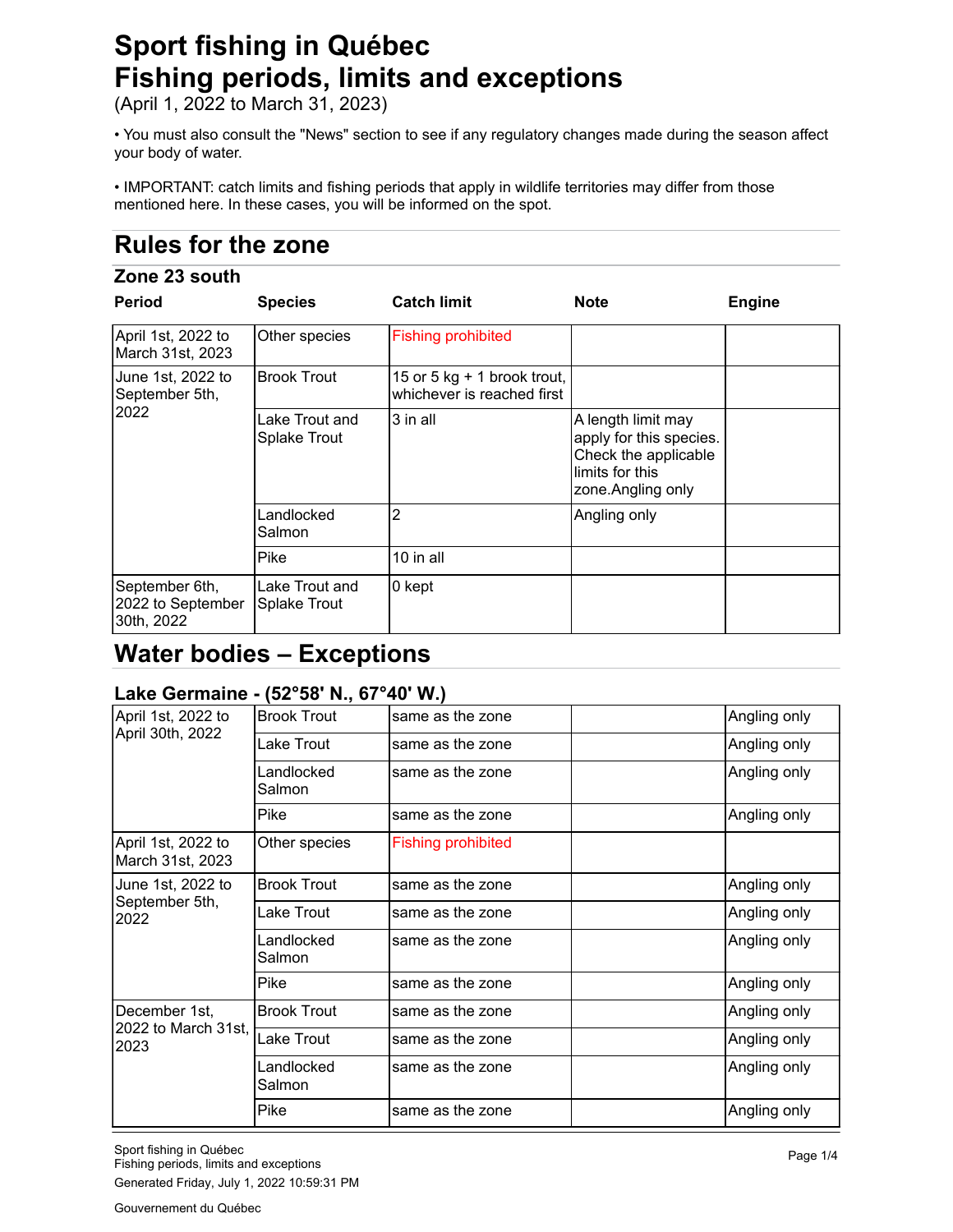#### **Lake Hasté - (53°07' N., 68°27' W.)**

| April 1st, 2022 to                           | <b>Brook Trout</b>   | same as the zone          | Angling only |
|----------------------------------------------|----------------------|---------------------------|--------------|
| April 30th, 2022                             | Lake Trout           | same as the zone          | Angling only |
|                                              | Pike                 | same as the zone          | Angling only |
| April 1st, 2022 to<br>March 31st, 2023       | Other species        | <b>Fishing prohibited</b> |              |
| June 1st, 2022 to                            | <b>Brook Trout</b>   | same as the zone          | Angling only |
| September 5th,<br>2022                       | Lake Trout           | same as the zone          | Angling only |
|                                              | Landlocked<br>Salmon | same as the zone          | Angling only |
|                                              | Pike                 | same as the zone          | Angling only |
| December 1st,<br>2022 to March 31st,<br>2023 | <b>Brook Trout</b>   | same as the zone          | Angling only |
|                                              | Lake Trout           | same as the zone          | Angling only |
|                                              | Pike                 | same as the zone          | Angling only |

#### **Lake Kerbodot - (53°27' N., 67°42' W.)**

| April 1st, 2022 to                           | <b>Brook Trout</b> | same as the zone | Angling only |
|----------------------------------------------|--------------------|------------------|--------------|
| April 30th, 2022                             | Lake Trout         | same as the zone | Angling only |
|                                              | Pike               | same as the zone | Angling only |
| June 1st, 2022 to                            | <b>Brook Trout</b> | same as the zone | Angling only |
| September 5th,<br>2022                       | Lake Trout         | same as the zone | Angling only |
|                                              | Pike               | same as the zone | Angling only |
|                                              | Other species      | same as the zone |              |
| December 1st,<br>2022 to March 31st,<br>2023 | <b>Brook Trout</b> | same as the zone | Angling only |
|                                              | Lake Trout         | same as the zone | Angling only |
|                                              | Pike               | same as the zone | Angling only |

#### **Lake La Justone - (52°53' N., 68°27' W.)**

| April 1st, 2022 to                           | <b>Brook Trout</b>     | same as the zone          | Angling only |
|----------------------------------------------|------------------------|---------------------------|--------------|
| April 30th, 2022                             | Lake Trout             | same as the zone          | Angling only |
|                                              | Pike                   | same as the zone          | Angling only |
| April 1st, 2022 to<br>March 31st, 2023       | Other species          | <b>Fishing prohibited</b> |              |
| June 1st, 2022 to                            | <b>Brook Trout</b>     | same as the zone          | Angling only |
| September 5th,<br>2022                       | <sub>-</sub> ake Trout | same as the zone          | Angling only |
|                                              | _andlocked<br>Salmon   | same as the zone          | Angling only |
|                                              | Pike                   | same as the zone          | Angling only |
| December 1st,<br>2022 to March 31st,<br>2023 | <b>Brook Trout</b>     | same as the zone          | Angling only |
|                                              | Lake Trout             | same as the zone          | Angling only |
|                                              | Pike                   | same as the zone          | Angling only |

## **Lake Lapointe - (53°27' N., 68°35' W.)**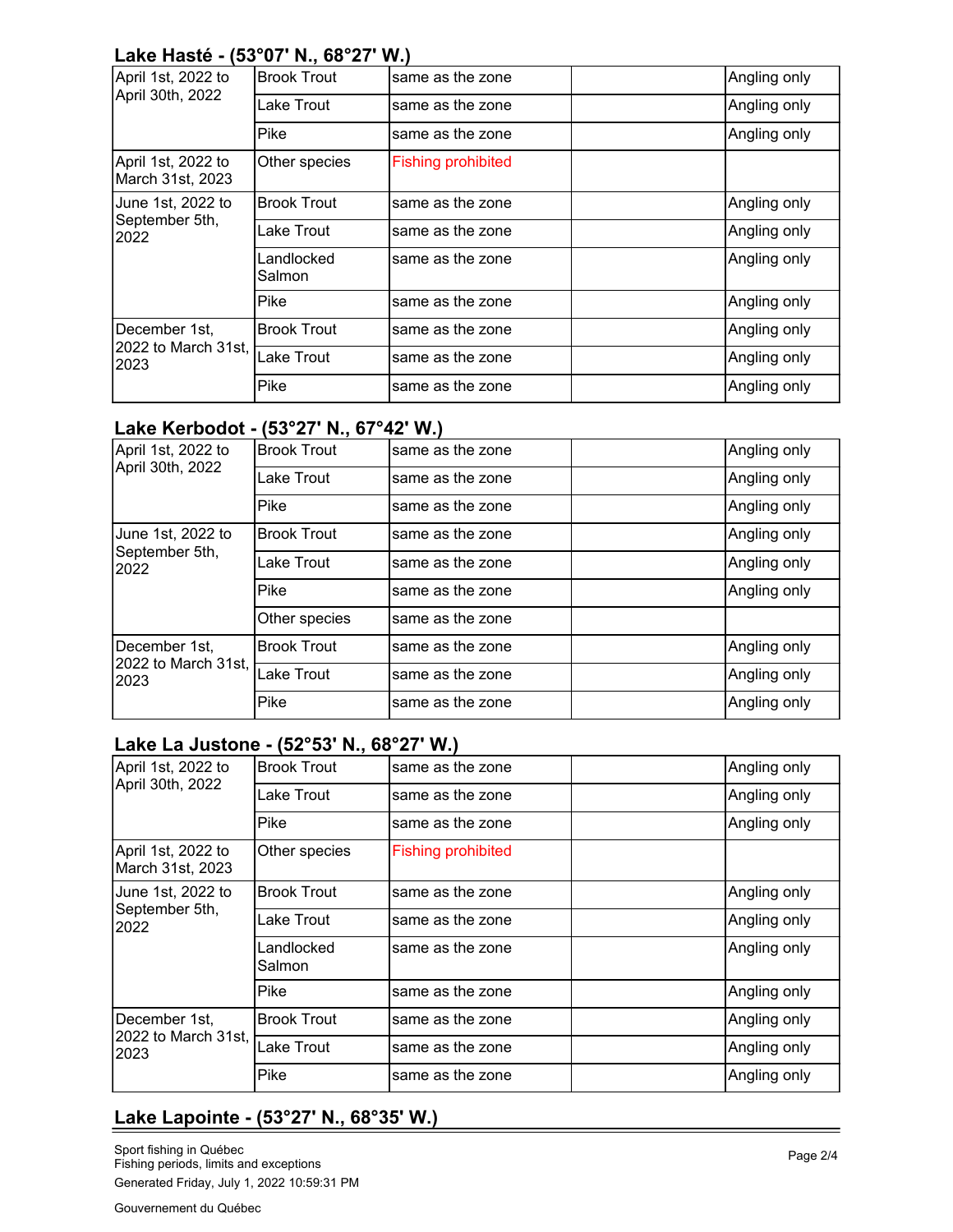| April 1st, 2022 to                           | <b>Brook Trout</b>   | same as the zone          | Angling only |
|----------------------------------------------|----------------------|---------------------------|--------------|
| April 30th, 2022                             | Lake Trout           | same as the zone          | Angling only |
|                                              | Pike                 | same as the zone          | Angling only |
| April 1st, 2022 to<br>March 31st, 2023       | Other species        | <b>Fishing prohibited</b> |              |
| June 1st, 2022 to                            | <b>Brook Trout</b>   | same as the zone          | Angling only |
| September 5th,<br>2022                       | Lake Trout           | same as the zone          | Angling only |
|                                              | Landlocked<br>Salmon | same as the zone          | Angling only |
|                                              | Pike                 | same as the zone          | Angling only |
| December 1st,<br>2022 to March 31st,<br>2023 | <b>Brook Trout</b>   | same as the zone          | Angling only |
|                                              | Lake Trout           | same as the zone          | Angling only |
|                                              | Pike                 | same as the zone          | Angling only |

## **Lake Le Prévost - (52°58' N., 67°17' W.)**

| April 1st, 2022 to                           | <b>Brook Trout</b> | same as the zone | Angling only |
|----------------------------------------------|--------------------|------------------|--------------|
| April 30th, 2022                             | Lake Trout         | same as the zone | Angling only |
|                                              | Pike               | same as the zone | Angling only |
| June 1st, 2022 to                            | <b>Brook Trout</b> | same as the zone | Angling only |
| September 5th,<br>2022                       | Lake Trout         | same as the zone | Angling only |
|                                              | Pike               | same as the zone | Angling only |
|                                              | Other species      | same as the zone |              |
| December 1st,<br>2022 to March 31st,<br>2023 | <b>Brook Trout</b> | same as the zone | Angling only |
|                                              | Lake Trout         | same as the zone | Angling only |
|                                              | Pike               | same as the zone | Angling only |

## **Lake Opiscotéo - (53°10' N., 68°10' W.)**

| April 1st, 2022 to                           | <b>Brook Trout</b>   | same as the zone          | Angling only |
|----------------------------------------------|----------------------|---------------------------|--------------|
| April 30th, 2022                             | Lake Trout           | same as the zone          | Angling only |
|                                              | Pike                 | same as the zone          | Angling only |
| April 1st, 2022 to<br>March 31st, 2023       | Other species        | <b>Fishing prohibited</b> |              |
| June 1st, 2022 to                            | <b>Brook Trout</b>   | same as the zone          | Angling only |
| September 5th,<br>2022                       | Lake Trout           | same as the zone          | Angling only |
|                                              | Landlocked<br>Salmon | same as the zone          | Angling only |
|                                              | Pike                 | same as the zone          | Angling only |
| December 1st,<br>2022 to March 31st,<br>2023 | <b>Brook Trout</b>   | same as the zone          | Angling only |
|                                              | Lake Trout           | same as the zone          | Angling only |
|                                              | Pike                 | same as the zone          | Angling only |

## **Lake Raimbault - (53°13' N., 68°21' W.)**

| 2022 to A<br>April 1st, | <b>Brook</b><br>Trout | same as the zone |  | Angling only |
|-------------------------|-----------------------|------------------|--|--------------|
|-------------------------|-----------------------|------------------|--|--------------|